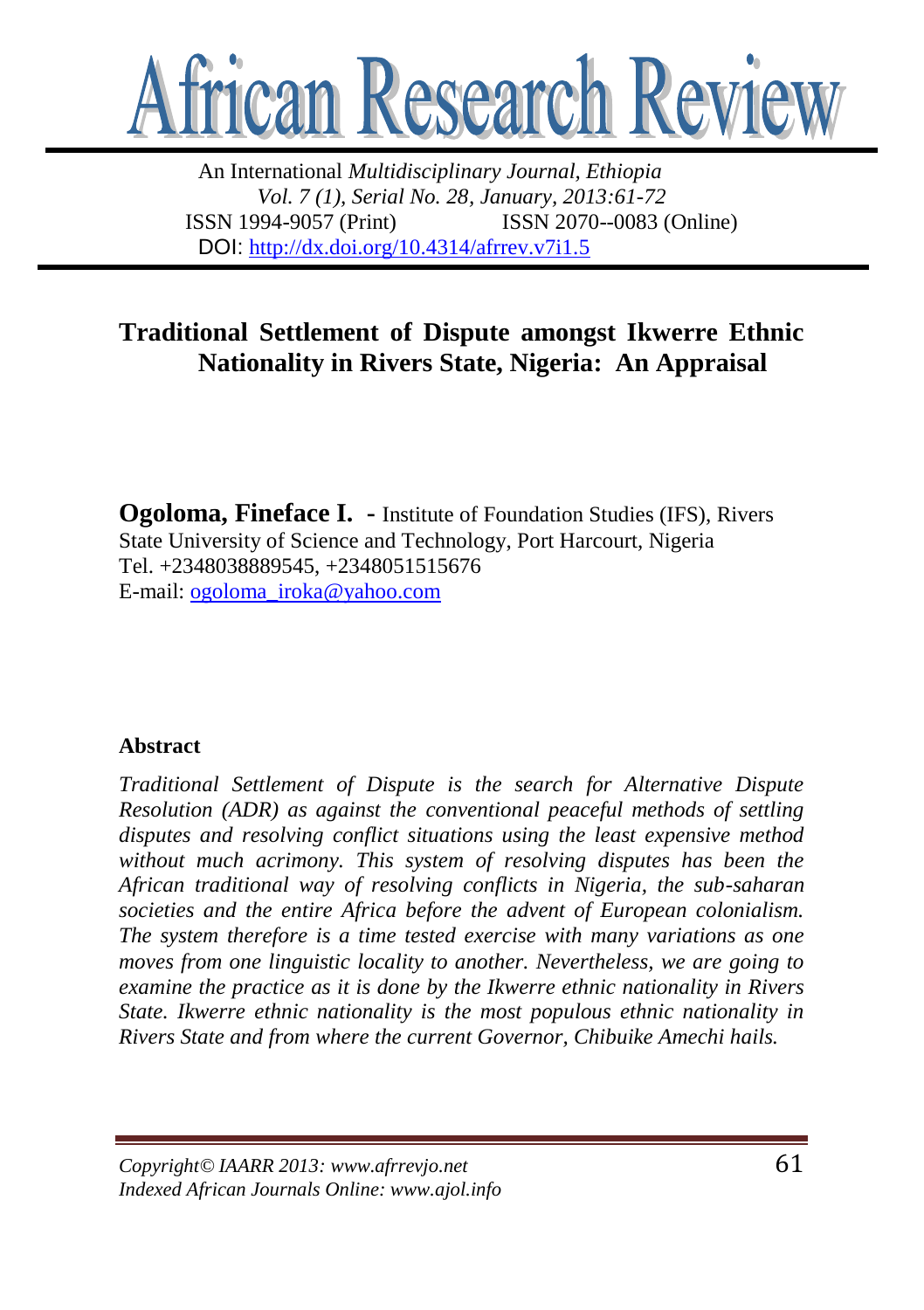### **Introduction**

The Nigerian state we have today came into existence in 1914 after the amalgamation of the North and South by Lord Lugard. She got independence in 1960 and became a republic in 1963 after renouncing the Dominion Status. As an independent nation, it fared well but not without its share of internal parochialism, dichotomy, ethnicity, tribalism, religious fundamentalism of sorts from the two major religions-Islam and Christianity etc,. All these happenings led to coups and countercoups that made Nigeria one of the pariah states in the world (Ogoloma: 2011). This brought about a long history of military rule in Nigeria until 1999. Nevertheless, in 1967 July 27, three days before the Nigerian civil war began the Gowon Administration had created twelve states out of the four regions that existed at that time. And Rivers State was one of the states that was created.

Rivers State today is one of the 36 states in Nigeria including the Federal territory Abuja. It is bounded on the South by Atlantic ocean and in the North by Anambra and Imo States. In the East, it is bounded by Akwa-Ibom and in the West by Delta and Bayelsa States.

Rivers State is made up of many ethnic nationalities with diverse languages, traditions, and cultures. The major ethnic nationalities in Rivers State are the Ikwerre's, Ogoni's, Kalabari's, Etche's, Ogba's, Ekpeye's, Engenni's, Igbani's, Andoni's and Okrika's (Okajile:2009). These ethnic nationalities occupy the Niger Delta area formally known as the "Oil Rivers" and have been autonomous political entities for centuries (Okajile; 2009:2).

Nevertheless, the Ikwerre ethnic nationality constitute one of the major ethnic groups in Rivers State of Nigeria, with an estimated population of about 1.5 million people and, inhabits at present four Local Government Areas namely, Emohua, Ikwerre, Obio/Akpor and Port Harcourt. They are blessed with rivers, streams and a very fertile soil. The people invariably therefore are farmers, fishermen and traders. Their food crops amongst others include cassava and yam whilst palm oil is their main cash crops (2009:2-3).

That be as it may, in Nigeria, the history of the Ikwerre ethnic nationality is seen as a unique one and with peculiar historical fact which is traceable to the cultural heritage of the Ibos. Nevertheless, the Ikwerre ethnic nationality has its own cultural practice, values, norms, and customs and traditions which is similar to that of the Ibo cultural nomenclature.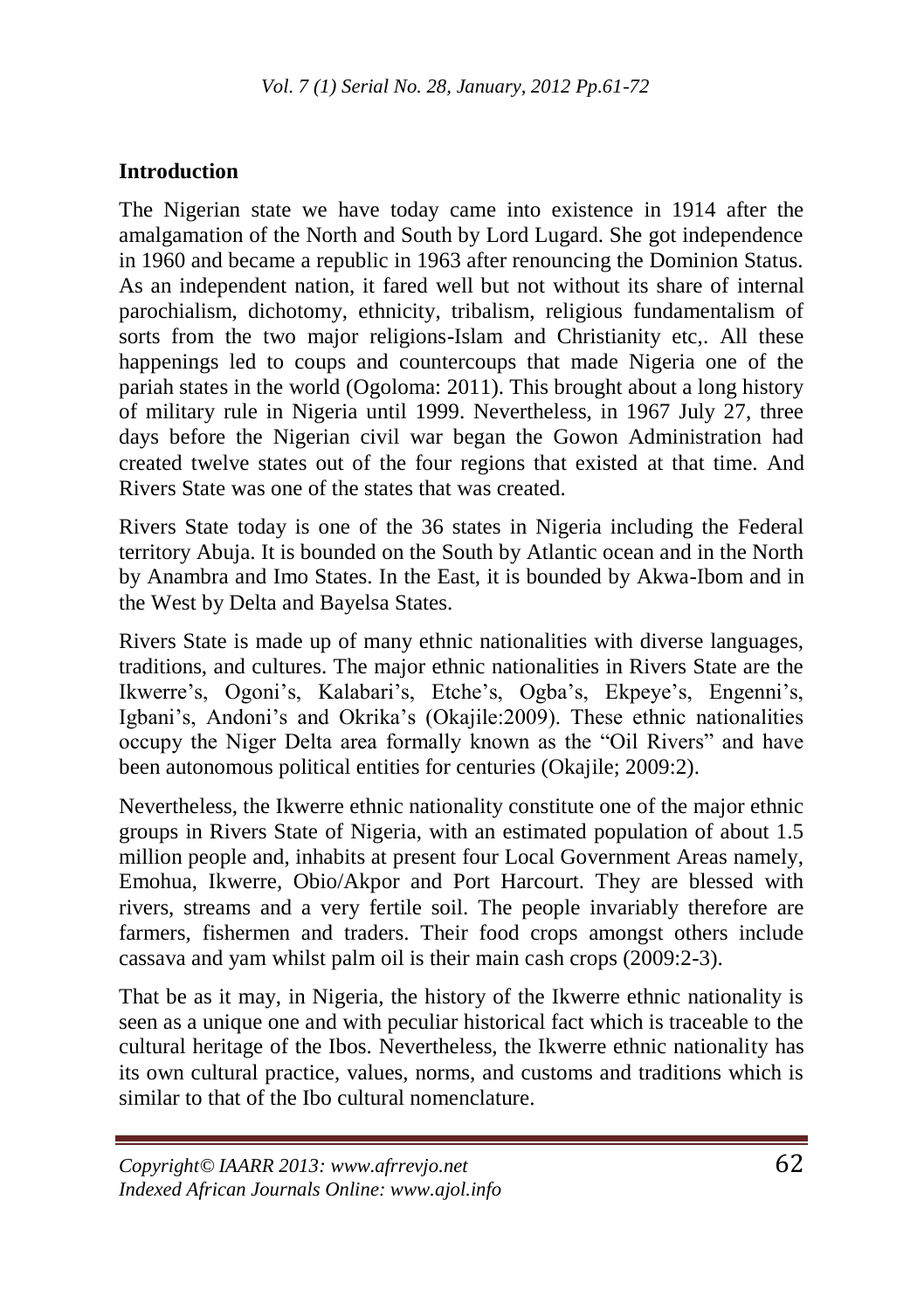### **The Ikwerre people and settlement of disputes**

The Ikwerre ethnic nationality system of settlement of dispute is based upon the family group and, it follows a horizontal pattern. Each family had its own recognized head who has certain powers, privileges and responsibilities. That is why; the family regards its ancestors as controlling its welfare. And one of his main responsibilities is therefore paying honour to the ancestors and asking them to guide the fortunes of the family. The family owned its own land and the right to farm in it. The land is divided out by the family head. A number of family groups are related to one another through the blood line that formed a kindred. Each village consist of a number of kindred's, each of them again are related to one another in one form or the other.

In Ikwerre land, the "Government" of the village are carried on by all the family heads which basically is comprised of men folk alone. Elders, as they are called, seats together with the chiefs and Owhor holders. In each group of elders, one would be recognize as senior to the other and styled as Opara. He is the most eldest in some cases and an influential voice at the family or village meeting and would usually preside over many issues of disputes including that of land. The Opara is not normally the oldest men in the senior family group of the village. Nevertheless, he is not a chief in the normal sense of it. He did not rule outside his family and had no authority except when sitting with other chiefs and Owhor holders of the family or village and equally when matters concerning the family come up for discussion or there is a dispute or meetings that the family will participate.

As a general rule in Ikwerre ethnic nationality, nobody had authority over an area greater than the village except you are the paramount ruler of the kingdom. Conversely, if a kingdom comprises many families and sub families, informal system such as this, there is an opportunity for men with wealth or powerful personality to become recognize as a local leader and acquire authority over an area covering several villages. But men of this sort played a purely personal role in the government of Ikwerre land. There position is not normally handed on to any successor at their death. Their powers are based on their titles, together with their personal qualities, whereas, that of the chiefs, elders and Owhor holders are based on their positions and influence with the ancestors.

The chiefs, Owhor holders and elders in Ikwerre land has the prerogative to make the local laws and give whatever order(s) that are necessary from time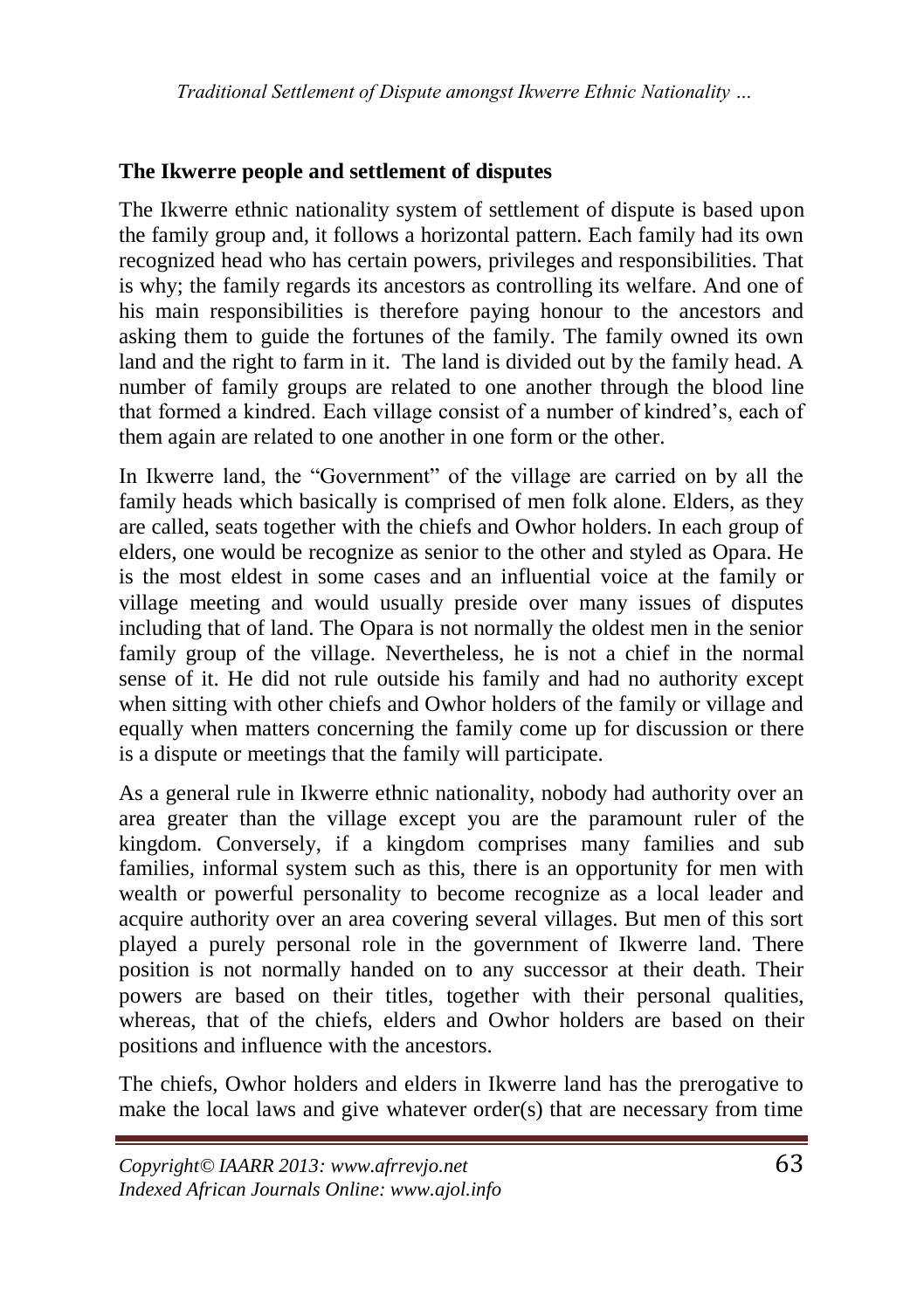to time. If they want to give a land particular strength, they will go to the village shrine called Eli/Ali-the Earth Goddess to make sacrifice and ask Eli/Ali to punish anyone that broke the law.

### **Concepts of traditional settlement of dispute in Ikwerre land**

The concept of Traditional Dispute Settlement among the men of Ikwerre ethnic nationality is highly concentrated around traditional system of native court as laid down by the ancestors. The aim of this write up therefore is to unfold the various stages in which the dispute settlement pattern existing among the men of Ikwerre ethnic nationality.

This will also create awareness to those who do not know as to the kind of justice system that exist within the Ikwerre ethnic nationality. This concept is about the search for, and application of non-conventional peaceful methods of settling disputes and resolving conflict situations using the least expensive methods, and in ways that satisfy the parties, as well as ways that preserve relationships after a settlement might have been reached. Traditional Dispute Settlement (TDR) is specially meant to serve as an alternative to official conventional means of settling disputes, mainly through litigation and courts, but with preference for non-violence.

The concept of peace is predicated on the premise that, with peace, there will be love, harmony and people can come together to do better things or be partners in progress, prosperity and development in the land. That is why we could appreciate the Swahili word Ubuntu that has no English interpretation which stands for positive and negative peace which recognizes that where there are one, two or more people with varying ideas or opinions there is bound to be conflict. And when it do occur, there will be need for settlement.

The Holy Bible in Matthew chapter 5 verse 9 says, "Blessed are the peace makers for they shall see God. Here we are talking about the Importance of peace that passeth all understanding, the peace that is not affected by tribe, ethnicity or religions which is necessary for the development of humanity. Without peace there could be no development. So, the enlightened hearts and minds have realized the importance of peace for human development. This is what compels people from the various societies of Nigeria to resort to Traditional Dispute Resolutions knowing fully well how important peace is to the environment and community. This is why Ikwerre ethnic nationality in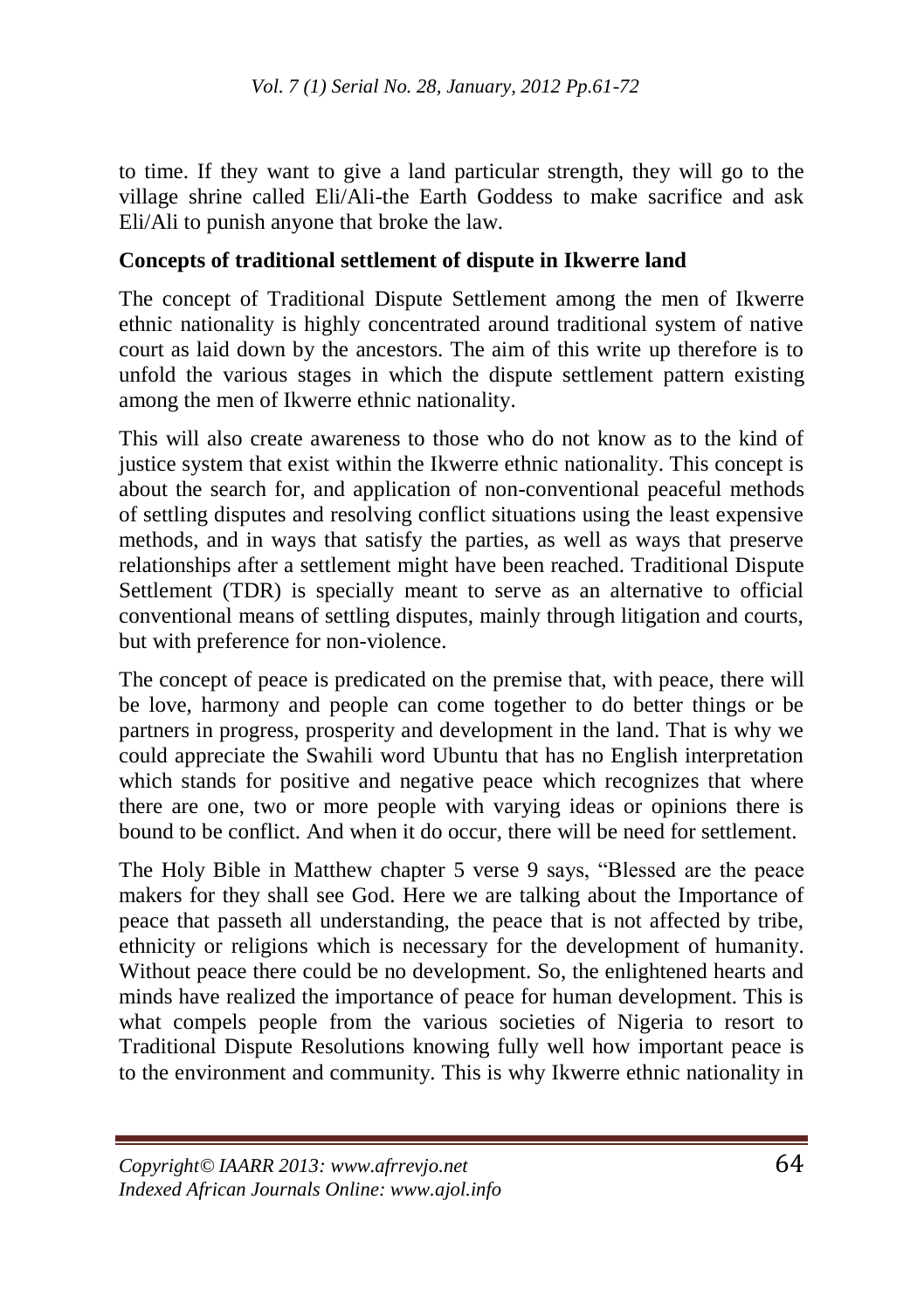*Traditional Settlement of Dispute amongst Ikwerre Ethnic Nationality …*

Rivers State has great respect for this medium of settlement of dispute even before colonialism came into Africa.

## **Types of disputes**

There are many types of disputes that can be seen in Ikwerre land that is the focus of our discussion. These are the types of disputes that may be encountered in Ikwerre communities which are listed as follows:

- 1. Family disputes
- 2. Age grade disputes
- 3. Individual Vs individual disputes
- 4. Marriage disputes<br>5 Community Vs.co
- 5. Community Vs community disputes
- 6. Land disputes
- 7. Chieftaincy disputes
- 8. Owhor-holders (Ancestral leadership) disputes

The list is not exhaustive and any of these disputes could be between two or more individuals, between families or community as the case may be.

It is important to state here that, men play a very crucial role in all aspects of the dispute settlements in any of the categories above due to their role as youths and elders, chiefs and Owhor holders of their various communities. It is only in few cases that involve women issues of quarrelling, theft, and assault that women participate actively. Even then, they may also serve as observers or witnesses in most other cases.

There are many case studies that emphasize Traditional Dispute Settlement in Rivers State. Nevertheless, we have an example from the Ikwerre ethnic nationality in Rivers State that forms our case study. Here, we are going to use the example of the Land Encroachment between Mr. Akah and Nyeche of Apara kingdom in Obio-Akpor Local Government Area. Whereas Mr. Akah is the complaint, Mr. Nyeche is the accused.

### **Preliminary stage**

The court system is very flexible. It is fluid and flexible in such a way that, it is often susceptible to manipulation by such adjudicators who have the mastery of the verbal art. Such acquisition of knowledge of the oral legal data enhances the whims and caprices of a witty and brave adjucator who knows the wherewithal of the indigenous law, customs, traditions and the machinery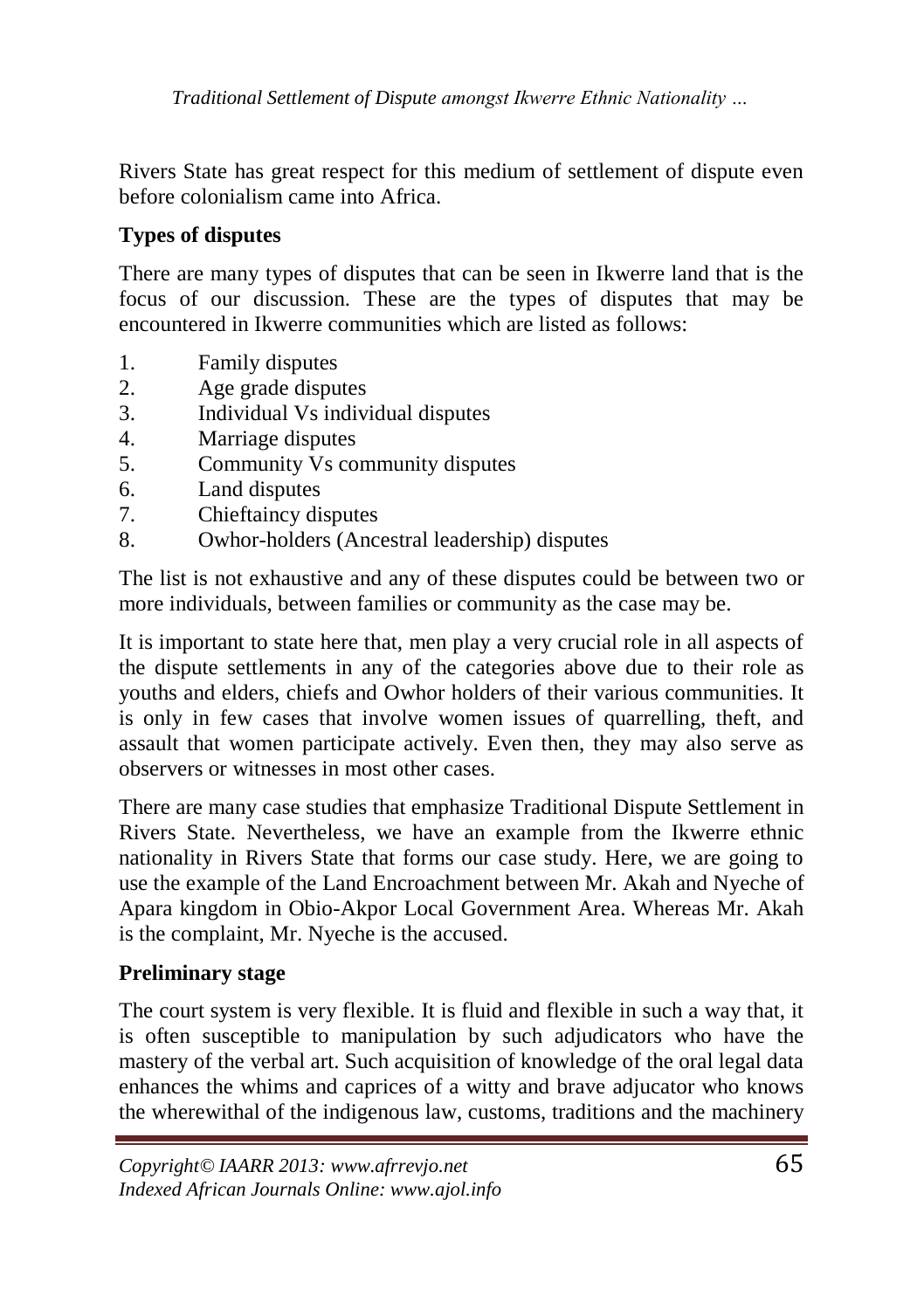of over-playing or underplaying the issues involved in the dispute (Olaoba; 2002:3).

The preliminary stage involves a process by which a case can be established for hearing. It includes the following:

- 1. **Summoning (Otuomu):** Summoning is the first stage of instituting a case against someone in the traditional way. That person being the complainant is the one seeking justice. In Ikwerre land, it is called "Otuomu Ikpe". It is done in the home of a family head, a village Chief, the paramount ruler, or the chief in council. In our case Mr. Nyeche is undertake the responsibility of summoning other wise referred to as the complainant.
- 2. **Summoning fees and other requirements:** At the second stage, the complainant is expected to pay a certain amount that may be agreed in respect of the case. It is paid according to the weight of the matter on ground. Mr. Nyeche will further provide to the Chiefs, Owhor holders and elders two bottles of native gin and a given amount of money for the summoning.
- **3. Message or letter of invitation:** Having fulfilled the preliminary requirements for institution of the case, the Chief in- charge of that sends a message inviting or summoning the accused on a certain date that have been agreed upon by the chiefs, Owhor holders and elders involved in the settlement. In our own case, the town crier or messenger undertakes the task of communicating such date and notifies the accused of the case or summons given and delivered as agreed.
- **4. Fixing of venue:** It is the duty of the chiefs, Owhors holders and elders to decide the venue, whether it will take place at the Chiefs residence or the village meeting hall call "Obiri, the palace of the paramount ruler or the venue of the native court as the case may be." The Obiri in Ikwerre serves as a place for serious meetings of chiefs, Owhor holders and elders. It also serves many other purposes including a place for traditional rites and festivals or native court. It is believed that the spirits of the gods are living inside this place and cases are handled with due processes and injustice will not be allowed nor evil doers go unpunished. Any decision taken in this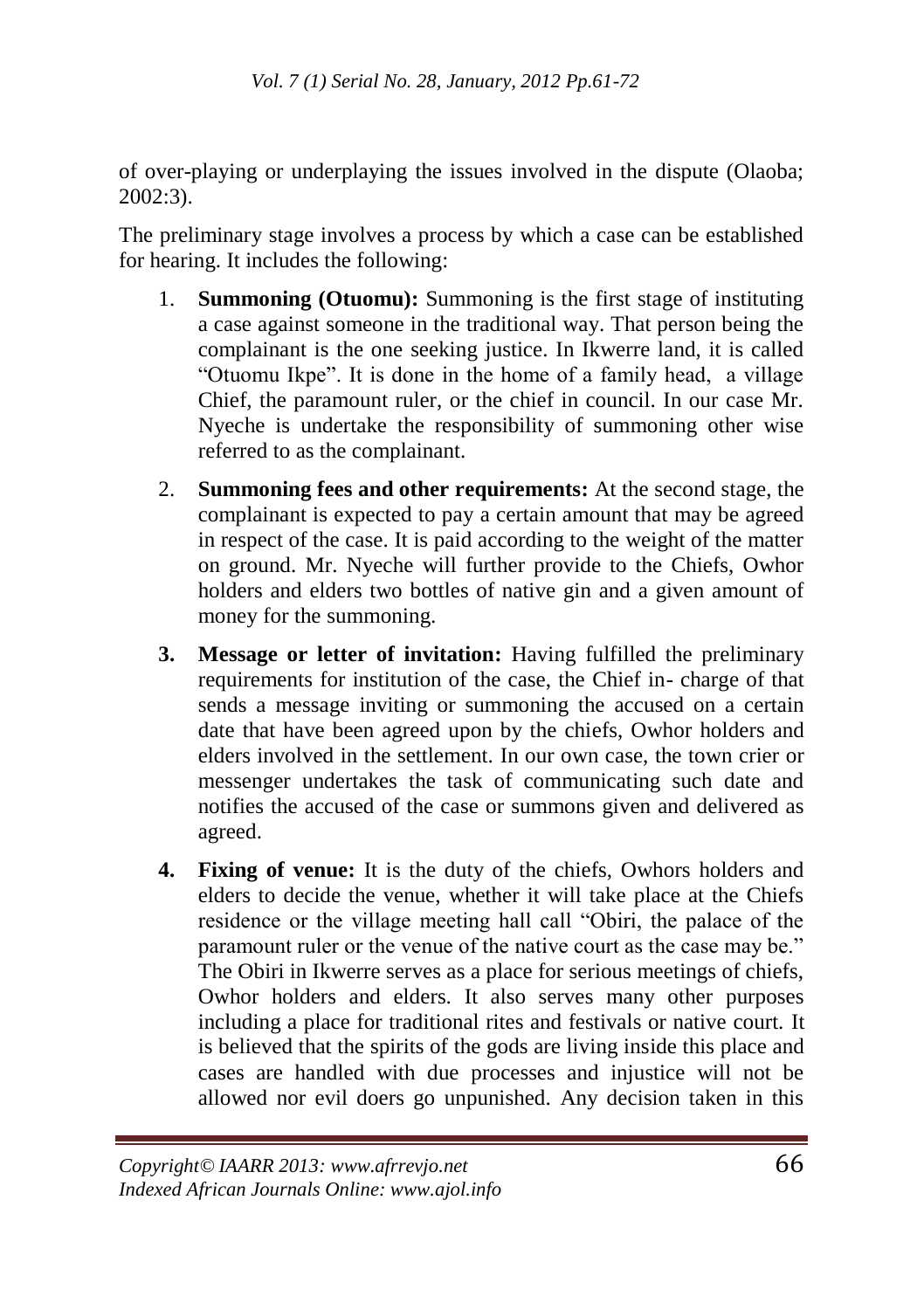sacred place is believed to be binding on all parties nor matter the social status of the persons.

- **5. A reminder notice:** Prior to the date of the case, the Chief sends a message of reminder to the parties involved in the matter billed for settlement. It is believed that both parties involved in the case that is both the accused and complainant have prepared themselves properly before the given date. This is done to ascertain any unforeseen event that may affect the process since situations or circumstances affecting people remain unpredictable. The date will still be certain if there is no appeal for change from any of those involved.
- **6. The beginning of hearing (Obidoh Ikpe):** The beginning of the hearing of the case is the day that has been set aside by the judges or elders to entertain hearing of the case from both parties in the case for example involving Mr. Akah and Mr. Nyeche from the same community on land matter or it could be any other issue as the case may be, on this very day. The two parties involved in the land encroachment dispute are made to appear at the agreed venue and at the agreed time. Both complainant and accused are expected to keep to time as lateness and delay may attract fine.
- **7. Requirement for hearing from both parties:** Before hearing proper begins, the parties involved are expected to honour the house with (2) two bottles of native gin each with some amounts of money as the custom/tradition as well as elders, chiefs and Owhor holders deems fit.
- **8. Prosecution, hearing from both parties and cross-examination:**  The scene of judgment here represents a native court. Here one of the elders serves as spokesperson and announces the beginning of the hearing and the nature of the case. The secretary of the court writes down the statements of the parties to the conflict. The eye witnesses and supporters watch and listen carefully as the case begins.

Thereafter, the complainant, Mr. Akah is given opportunity to air his grievances or complaints while standing after which he is seated. Next, questions from the accused person is allowed, the audience or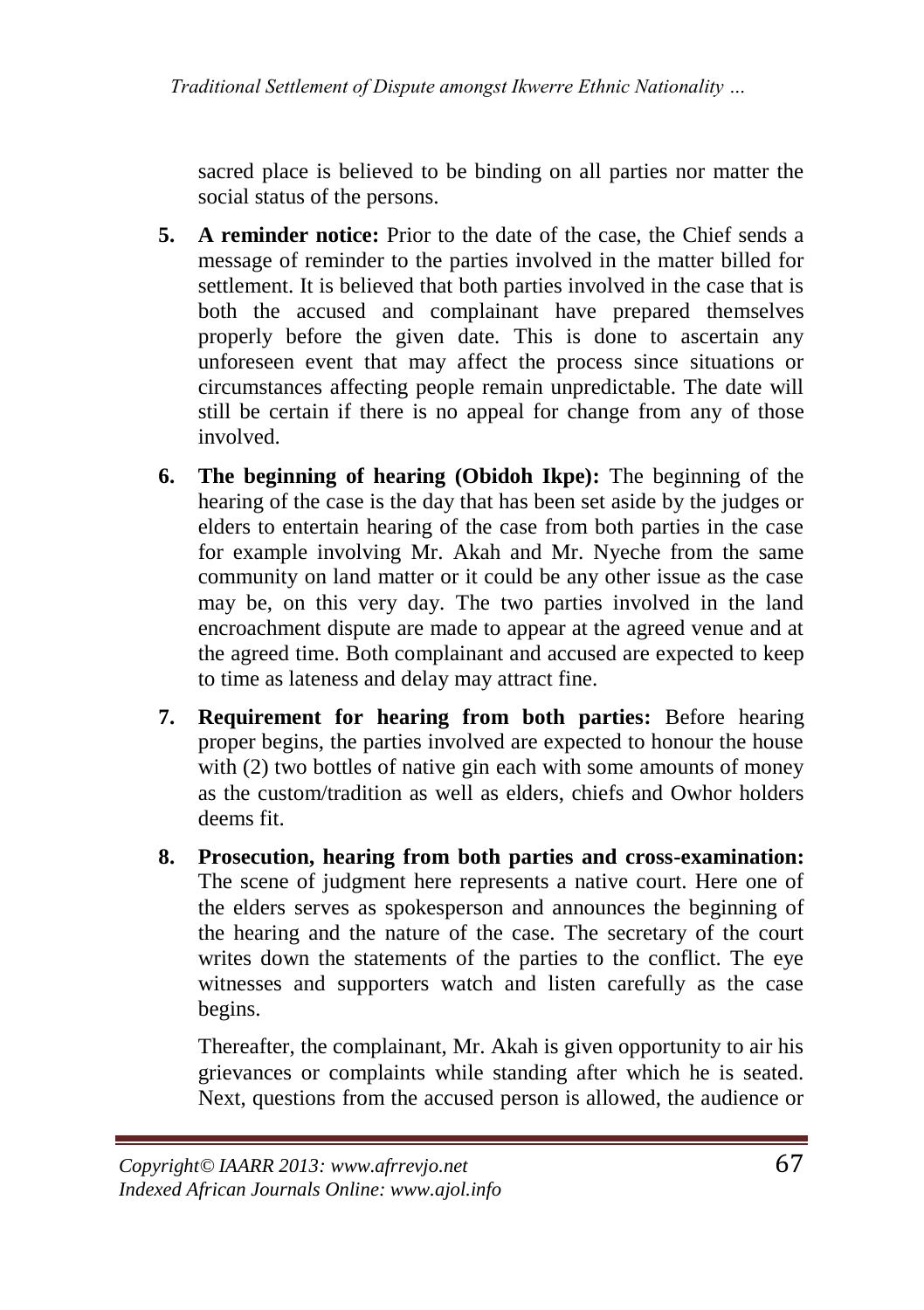and chiefs, Owhor holders and elders also seek as much questions as possible. This is immediately followed by narrating of statement of defence by the accused being Mr. Nyeche. He does everything possible in his defensive statement to clear himself of the allegation as the case may be but lying is not permitted.

Thereafter, he is questioned by the complainant, the observers and the chiefs, Owhor holders and elders. The way questions are thrown at him and the way he answers them determines his sincerity in the matter.

The completion of this stage signals the end of question time and no question is allowed after that, not even from elders. Nevertheless, cross-examination is meant to ascertain and access the evidence and corroborate the facts of the dispute which can be seen as a legal display of wits and intelligence on the part of the legal officials.

**9. Investigation and evaluation of matter:** In order that justice and fair play may prevail, the chiefs, Owhor holders and elders are expected never to be biased or take sides since they serve as the judges. The chiefs and elders will maintain credibility by setting up an adhoc investigative and evaluating committee. Members of the committee are drawn from amongst the chiefs, Owhor holders elders and some observers who are not members of the affected families.

Their number may be between 10 to 15 persons.

They carefully and critically examine the statement of the parties and evidences available so as to arrive at a fair justice. They also visit the sites of the disputed land after paying certain amount of money for the purpose of visitation by both parties to the case.

**10. Pronouncement of judgement (OWA IKPE):** In pronouncement of judgments, the judges (the chiefs, Owhor holders, elders etc), in many instances especially in the caes of settling the issues of patrimony, alimony, and paternity and other conflicts, dialogue and negotiations are adopted in resolving the matters. In some disputes, the parties agree to settle outside the purview of the courts. This is so when an influential person wades in to settle the matter. Sometimes consensuses are arrived at amongst the feuding parties before the Day of Judgment. In certain other instances like land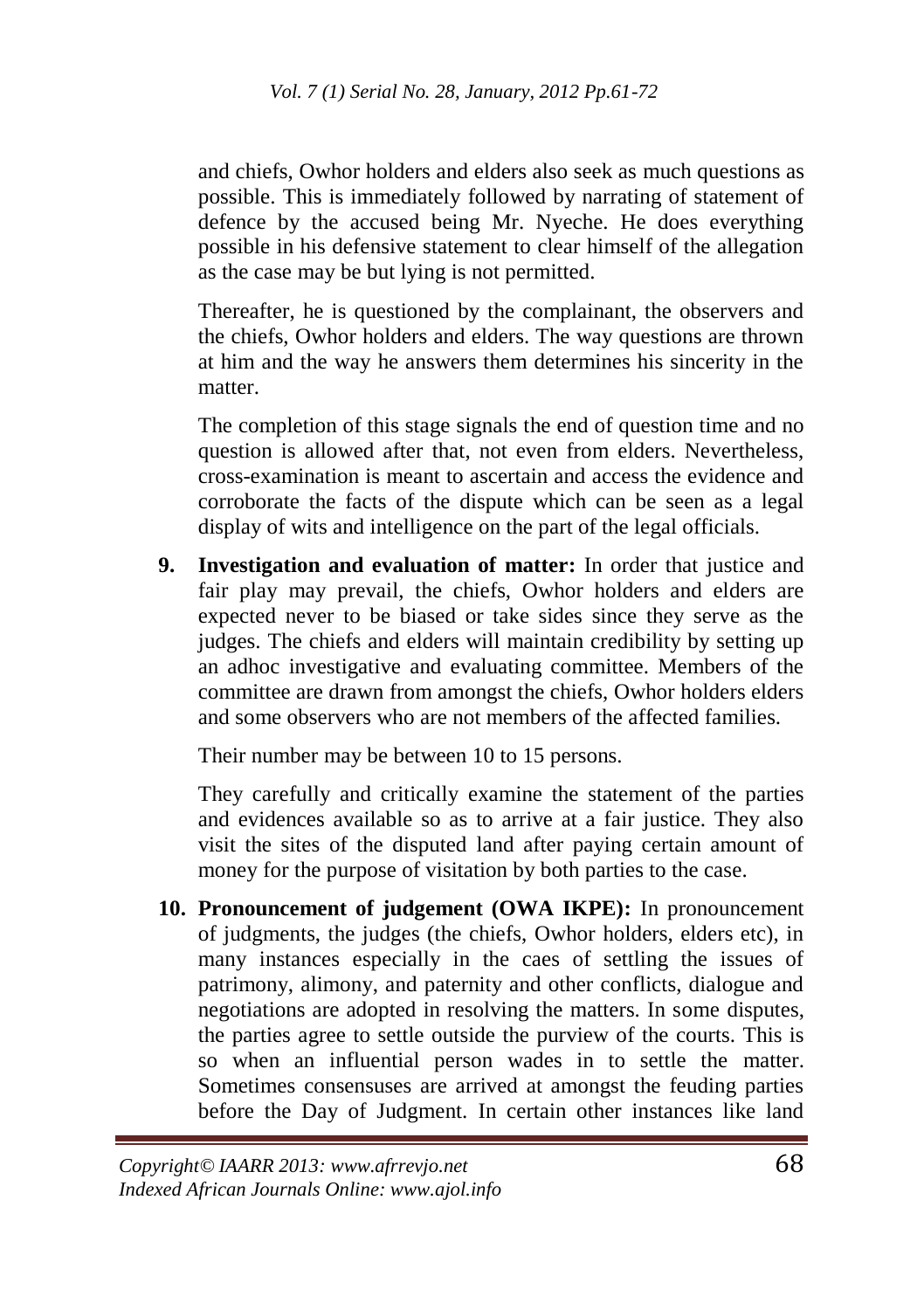matter or chieftaincy cases, the court acts as the arbitrator and their pronouncement is binding. In the case of ugly situations in the environment like rape, kidnapping, etc, a libation to the goddess of the land and the ancestors are made against these ugly happenings. Violators always meet with mysterious, severe and untold happenings to them. The goddess of the land and the ancestors are highly respected. No one tries to ignore invocations or libations made to them.

They are also invoked to seal the judgment and pronouncements. These are ways of ushering in peace in the land. Moreover, just like in the conventional courts, the both parties equally avail and themselves of the presence and opportunities of witnesses who adds pep and colour to the case.

Moreover, when the ad-hoc committee that was set up because of the particular case to the seat of the court, complete their assignment and all are back they are received or welcomed back by the chiefs elders or judges. Before pronouncement of judgment or final decision, both parties are addressed. They are asked if they will be satisfied with the decision and judgment that will be pronounced without taking offence. They will also ask them whether any of the parties to the conflict have any thing to say. For there could be out of court settlement just as in the conventional court. This were there is similarity between the Traditional Court and the Conventional one.

When they have answered in the affirmative, the final judgment or decision is pronounced on both parties by one appointed by the chiefs, Owhor holders and elders. If the atmosphere is tensed up, they may decide to postpone the pronouncement of the judgment till a more suitable date and time when they feel that tension has been reduced.

When an accused person is found to be innocent, he is cleared of all the accusations. But if otherwise, he is made to comply with the terms of judgment.

In our example, if Mr. Nyeche is cleared of all accusations levelled against him have to go justified. But if investigation reveals that charges against him are correct/true, he is fined or penalized. Some in a Land case Men of the community will be assigned to adjust the boundaries in accordance with the judgment pronouncement. It must be mentioned here that, not all the cases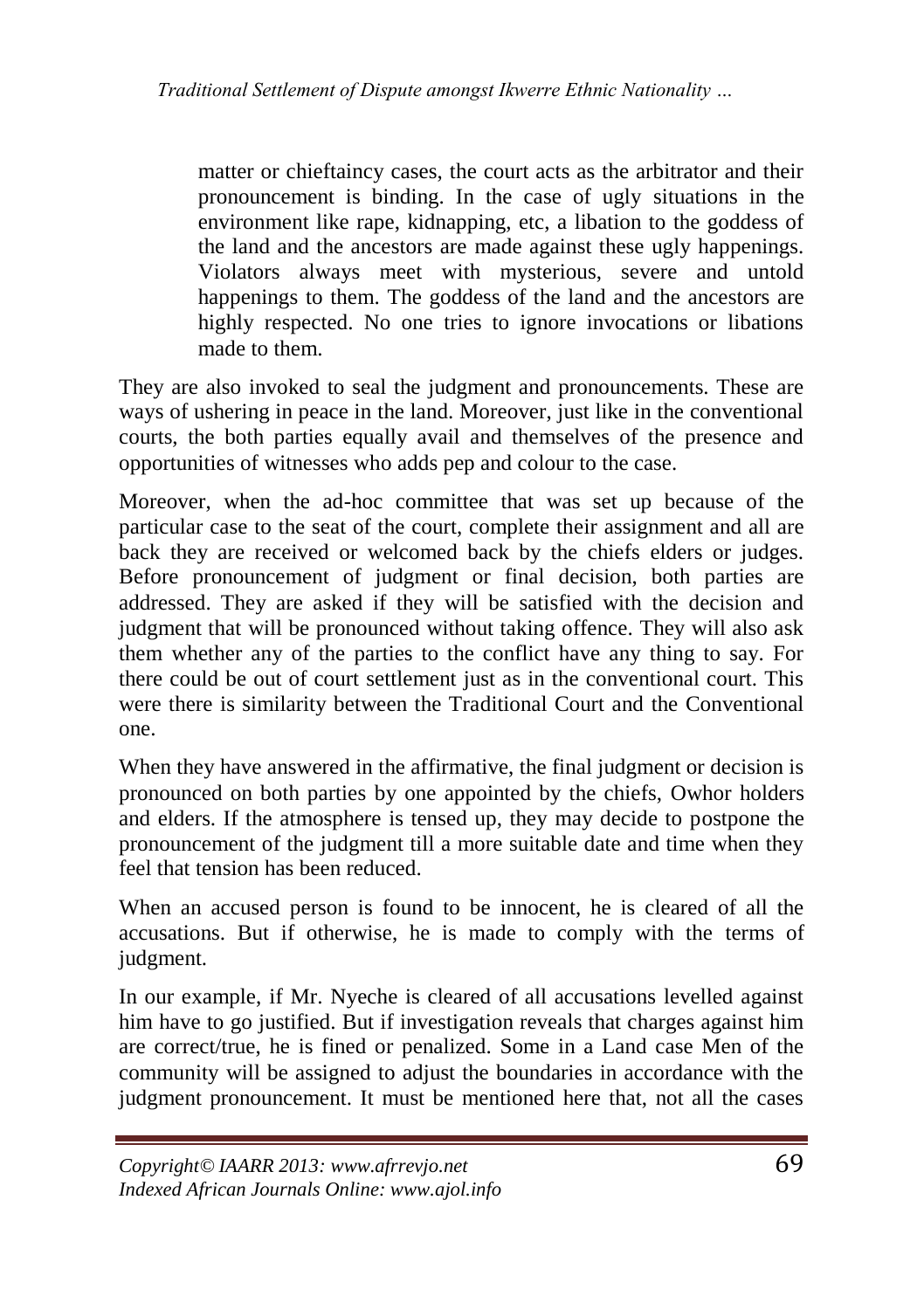that goes to the local court are treated with the aim of allotting punishment. Some cases might call for tendering apology. This is to be understood within the basic knowledge that, peace and harmony in the community/group is paramount than rancor and hatred. Peace making and peace building facilitate mutualism which anchors on communalism (Oyeshola; 2005: 149).

**11. Sealing of covenant of peace:** In order to ensure that non of the parties denies or break the terms of agreement or judgment, a covenant of peace is sealed between the two parties in the presence of all witnesses. It sometimes involves exchange of pleasantries or sharing of common drinking, water, or libation to signify acceptance of judgment and willingness for peaceful coexistence.

### **Conclusion/suggestions**

From our study so far, we have been given the opportunity to understand the way that men settle their disputes in Ikwerre land. The study also provided us with background knowledge of the history of the people.

The justice system is dominated by the men themselves although in few cases, women have to handle their own issues themselves which are very exceptional and peculiar to them as females without interference by men.

It is therefore no gain saying that the settlement of disputes among the men of Ikwerre ethnic nationality is highly traditional which is one great inheritance acquired from their ancestors. It is still credible up till date. It exposes at a glance the rich cultural heritage of Ikwerre people despite the influence and presence of conventional settlement of dispute.

#### **Suggestions**

- 1. From the on-going, it is suggested that, despite the advent of the conventional peace settlement, the Traditional Dispute Resolution should be kept alive. Since, it is not everybody that will want to follow the conventional means of settling disputes.
- 2. We all know that litigation through the courts takes a longer time. It is not only time consuming but it is equally expensive. Each day of the court case, you pay either  $\frac{12000 \text{ N} }{4}$  (Three Thousand Naira only) or N5,000 Naira (Five Thousand naira) as the case may be for transportation of the barrister. And with many adjournments, you do not know when the case will end.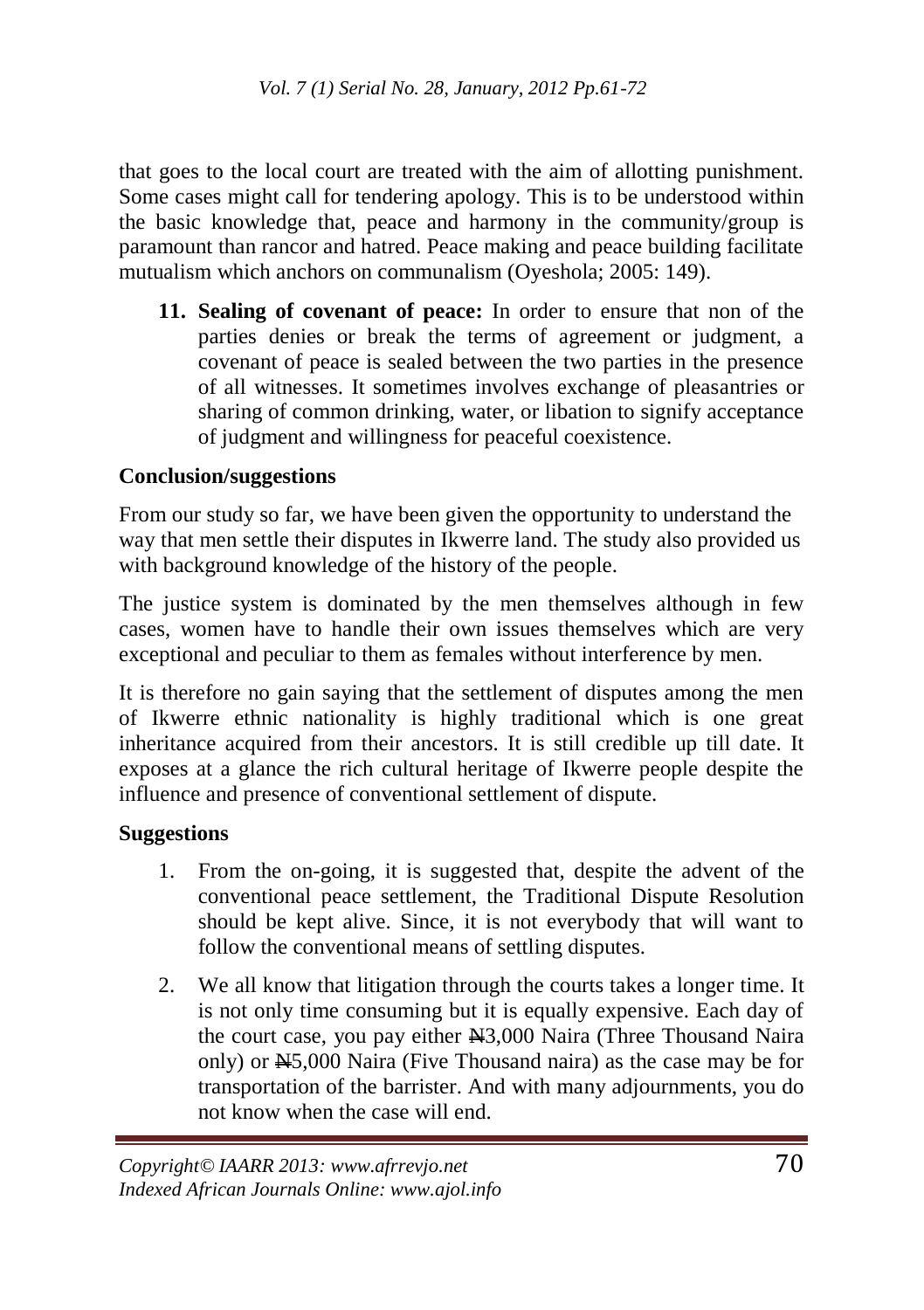- 3. It is said that justice delayed is justice denied. It is advisable to adopt Alternative Dispute Resolution as it is less expensive and time consuming, especially at this period of dwindling financial resources.
- 4. Since conventional dispute settlement can last up to twenty years, it is better to go for Traditional Settle of Disputes than to wait indefinitely. One who is not lucky enough may not be alive to see the end of the case. In the society where majority are poor, it is better to go for the alternative settlement of dispute that is less expensive and not time consuming and could be time bound.

### **References**

Achebe, C. (1970). *Things fall apart,* London: Heinemann.

- Akintunde Dorcas and Labeodan Helen (2002). *Women and the culture of violence in Traditional African.* Ibadan: Sefer Books Ltd.
- Alagoa. E. J. (2004). "Conflict Management Models from Pre-colonial times to the Present in the South-South Zone", A paper for conflict on Nigeria. Abuja, Nigeria: National War College.
- Allan B. D. (2011). *Fundamental issues on peace and conflict studies*. Lagos: Bits and Sons Publishers Co.
- Brock-Utne, Birgit (1996). Peace Education in Post Colonial. *Africa Journal of Education. Vol. 71.* No 3. Pp 170-190.
- Burton John (1990). *Conflict Resolution and Prevention.* London: Macmillan Press.
- Chaturvedi, A. K. (2006). *Dictionary of Political Science.* New Delhi: Academic (India Publishers). Divided Societies (United States, Peace Institute, Washington D.C. 1997).
- Dokun Oyeshola, O. P. (2005). *Conflict and Context of Conflict Resolution.* Ile-Ife: Obafemi Awolowo University Press Ltd.
- Gaya Best Shedrack (2006). *Introduction to Peace and Conflict Studies in West Africa: A Roader*. Lagos: Spectrum Books Ltd.
- Gnanadason Aruna and other women (1996). *Violence and non-violent change*. Uppsala Sweden: WCC Publications.